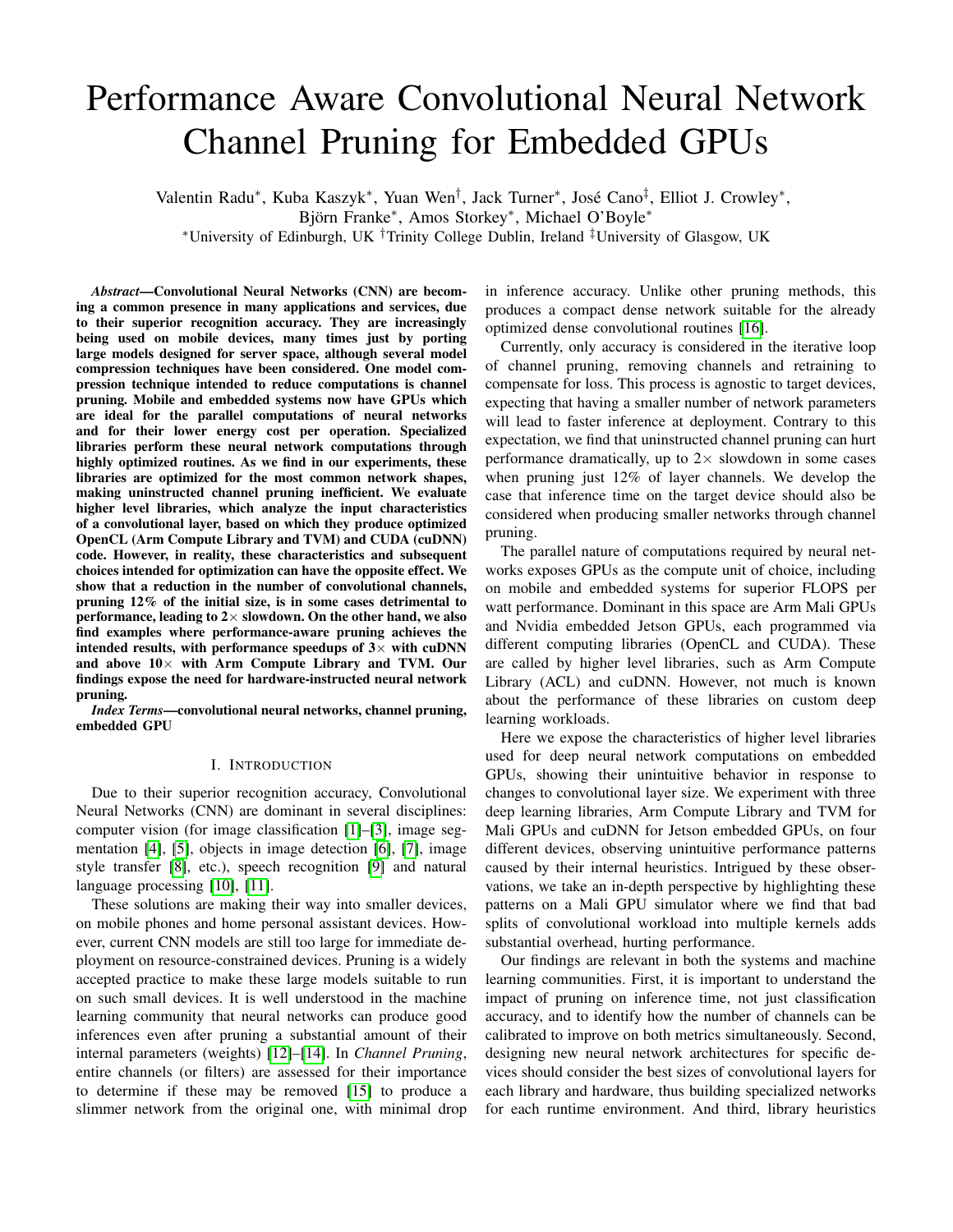for workload optimization should be revisited to capture the increasing variation of neural networks and computing devices.

In this paper we make the following contributions:

- We expose the behavior of three popular deep learning libraries on varying convolutional layer sizes across four different devices.
- These run-time performances are analyzed in-depth through a GPU simulator to understand the built-in heuristics for optimizations and how this performs unjustified splits of workload hurting performance.
- On the observed staircase-like performance pattern, we propose the selection of optimal convolutional size in an iterative loop with hardware profiling and test accuracy of the compressed model.

The remainder of this paper is organized as follows. Section [II](#page-1-0) offers background into convolutional neural networks and channel pruning, and motives our work on these. Section [III](#page-2-0) provides the experimental setup. Section [IV](#page-3-0) presents our ample experiments, followed by a discussion on observations from these in Section [V.](#page-8-0) Finally, we present related work in Section [VI](#page-8-1) and conclude in Section [VII.](#page-9-8)

# II. BACKGROUND AND MOTIVATION

## <span id="page-1-0"></span>*A. Background*

*1) Convolutional Neural Networks:* Convolutional Neural Networks have been adopted for most computer vision tasks. These are composed of stacked convolutional layers with multiple filters (or channels) which are convolved over an input image to produce a multi-channel output (each filter producing an output channel). Besides convolutional layers, CNNs can encompass other layer types to produce different affine transformations on their input tensor (such as Dropout, activation layers – ReLU, Tanh, etc.). Although important, these affine transformations account for very little in the total inference time of modern neural networks, with most of the computational load being executed in the convolutional layer. The recent ImageNet winner, SENet [\[17\]](#page-10-6) is predominantly formed of convolutional layers, these accounting for 99.991% of total floating point operations. For this reason convolutional layers have received much attention, with different optimizations being proposed in deep learning libraries to accelerate their execution.

Several routines exist to perform the convolution operation, although two are dominant across the majority of libraries:

- Direct convolution this method shifts each filter (channel) one position at a time over an input image with a deep nested loop. This requires the least amount of extra memory, which makes it ideal for devices with limited physical memory, although it is also very slow in terms of computation time.
- General Matrix Multiplication (GEMM) this method performs the convolution by unrolling each image patch to convolve over into a column of a larger matrix of unrolled patches, while filters (channels) are unrolled into rows to form a second large matrix, in a process known as

*image2col* [\[18\]](#page-10-7). The entire convolutional operation over the input image is performed by a single operation of matrix to matrix multiplication on the two large matrices resulting from the unrolling process mentioned earlier. This is a very popular approach due to the readily available, highly optimised matrix multiplication libraries (Blas, CUDA), which make it fast in practice.

*2) Channel Pruning:* Current large CNNs require some alteration to make them suitable for deployment on smaller devices, which often comes in the form of pruning. Weight pruning, through which some weights based on a signal are reduced to zero [\[13\]](#page-10-8), is one approach that works well with accelerators of sparse algebraic operations, although the speedup these can offer on general purpose devices has been questioned [\[16\]](#page-10-5). Another approach for network size reduction is *channel pruning*, in which entire channels are eliminated if their impact is minimal [\[15\]](#page-10-4), resulting in better performance than other compression techniques [\[16\]](#page-10-5), and can be modeled with both accuracy and inference time constraints [\[19\]](#page-10-9).

# *B. Channel Pruning on Different GPUs*

As a machine learning technique, CNN pruning is generally performed away from the runtime environment, with the primary metric for the task being inference accuracy. Retraining the model during the pruning process requires substantially more computing resources so this is generally performed on other machines than the final inference device.

In this work we perform channel pruning without considering the accuracy impact, but our channel pruning approach has the same effect on inference time as when done with accuracy conditions. Assuming the  $c$ -th convolutional layer of a neural network has *n* filters (channels)  $k_i$ ,  $i \in [1, n]$ (before pruning). To prune channel p, with  $1 \leq p \leq n$ , the new convolutional layer will have a number of  $n-1$  channels and each channel  $k_i, i \in [p+1, n]$  will be re-indexed to  $i = i - 1$ . For example, in a convolutional layer with 128 channels, pruning the 25-th channel will produce a compact layer with channel 26 becoming channel 25, and so on for the following channels re-indexing to  $i-1$ , thus producing a new convolutional layer with channels indexed continuously from 1 to 127. This process is repeated for each pruned channel. As can be observed, by this process the same computation time will be produced no matter which channel is picked for pruning, so we eliminate channels sequentially for our inference time analysis.

By observing the execution time of different pruning levels of a ResNet-50 convolutional layer (presented in Figure [2\)](#page-2-1) on a Jetson TX2, a staircase shape pattern emerges. There are stepped changes in inference time by varying the number of channels, due to filling the workgroup sizes on the device. These gaps can lead to a substantial penalty in execution time between layer configurations with similar numbers of channels. Ideally, one should aim to choose the number of channels of a convolutional layer such that it falls to the right side of a performance step (more channels for the same execution time budget), as we explored in another work based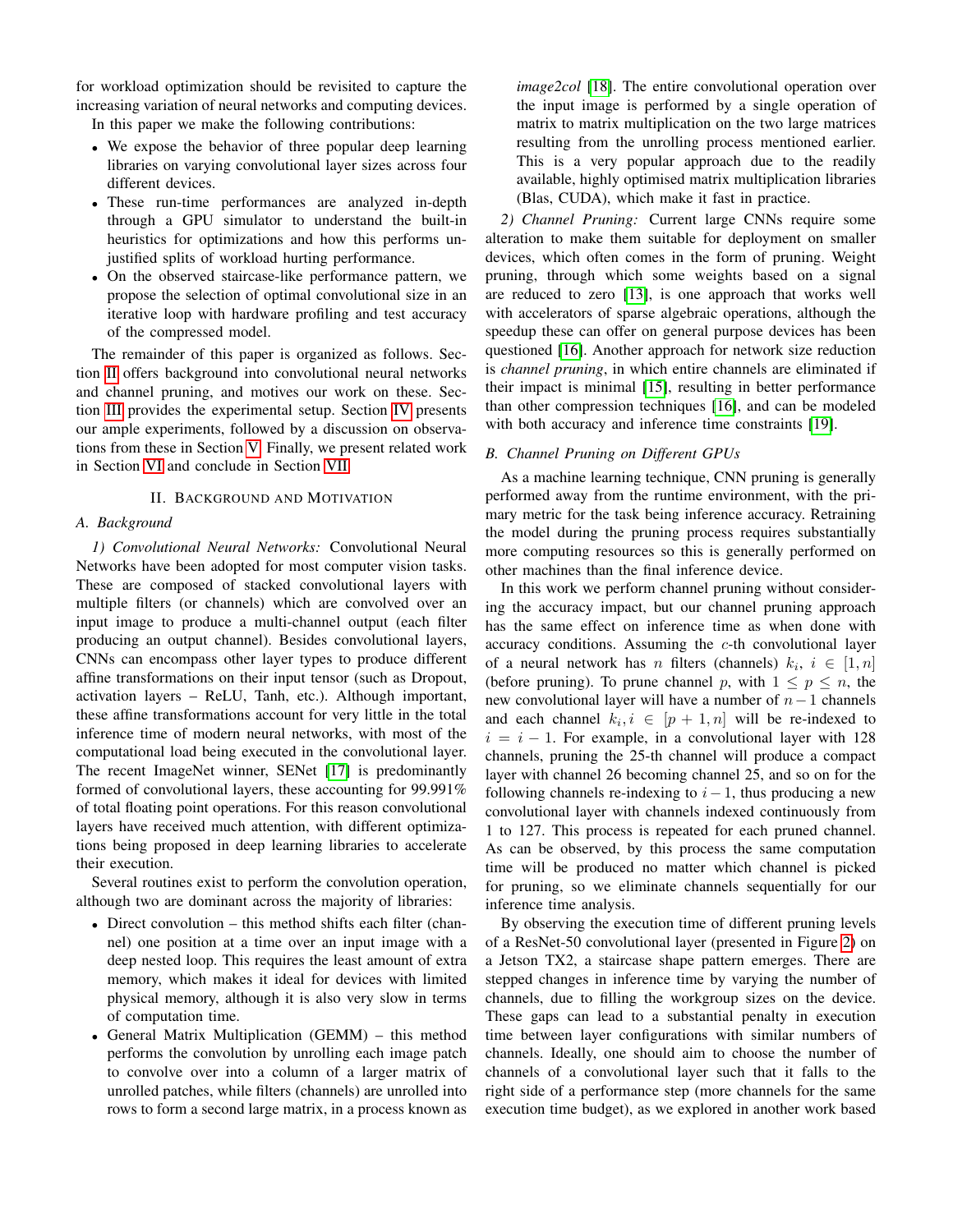

<span id="page-2-3"></span>Fig. 1. Potential slowdown in execution time of pruned network layers compared to original large model when pruning a number of channels *(Prune)* from the initial number of channels for each convolutional layer of ResNet-50. Performance observed when running on a mobile GPU (Mali G72).



<span id="page-2-1"></span>Fig. 2. Staircase correlation between inference time and number of parameters (channels) in a ResNet-50 layer on the Jetson TX2, showing a more intuitive performance pattern.



<span id="page-2-2"></span>Fig. 3. Inference time of a convolutional layer of ResNet-50 run with the Arm Compute Library with varying amount of channel pruning.

on inference accuracy [\[19\]](#page-10-9). A larger number of channels holds more parameters in a neural network, usually leading to higher accuracy in the prediction task, as also reflected by the current trend in machine learning to design increasingly larger networks for better accuracy.

However, these well-shaped patterns are not representative for all mobile and embedded GPUs. For instance, the execution of pruned layers of ResNet-50 on a Mali G72 GPU implemented with the Arm Compute Library (Figure [3\)](#page-2-2) shows a pattern with two parallel staircases. This can have severe consequences depending on which performance step the pruned layer falls on. In fact, pruning risks introducing slowdown in execution time, with pruned networks potentially running slower than the original unpruned larger network, if

libraries and hardware performance are not considered in the pruning process. This situation is presented in Figure [1](#page-2-3) for running an implementation of pruning with the Arm Compute Library using the GEMM method on the HiKey 970. Pruning at a distance of only 64 channels can match a performance step that introduces up to  $2 \times$  slowdown in execution time compared to the initial layer (unpruned). Intuitively, some performance steps will offer speedups, but having some levels of pruning that can lead to slowdowns is hazardous and contrary to our expectation that using pruning (fewer network parameters and operations) will produce an universally faster network for any device and with any deep learning libraries.

This unintuitive behavior of deep learning computing libraries, each driven by their own internal optimisations is what motivates this exploration. In the following sections we expose the optimal number of channels for a few deep neural networks, with a range of deep learning libraries and on various devices, expressing the speed-ups achievable by performance aware pruning.

#### III. EXPERIMENTAL SETUP

# <span id="page-2-0"></span>*A. Neural Network Libraries*

We explore the most common libraries used in programming embedded GPUs for neural network workloads, focusing on two libraries that generate OpenCL code (Arm Compute Library and TVM) to run on Mali GPUs and a CUDA library (cuDNN) for Nvidia embedded GPUs.

*1) Arm Compute Library (ACL):* Is a collection of functions and APIs to program Arm CPUs and Arm Mali GPUs through OpenCL, applying low-level optimizations for best performance on Arm mobile and embedded processors. We used version v19.02 in our experiments.

*2) TVM:* Also an OpenCL based framework is TVM. This is an open source deep learning compiler stack performing several optimisations at each level in the stack, including compute graph optimization for operator fusion, layout transformations, and memory management. We used version 0.6 here.

*3) cuDNN*: Is an Nvidia proprietary library (v7) containing efficient implementations of CUDA primitives to run deep learning workloads. It is used for programming both embedded GPUs (Jetson) and desktop Nvidia GPUs.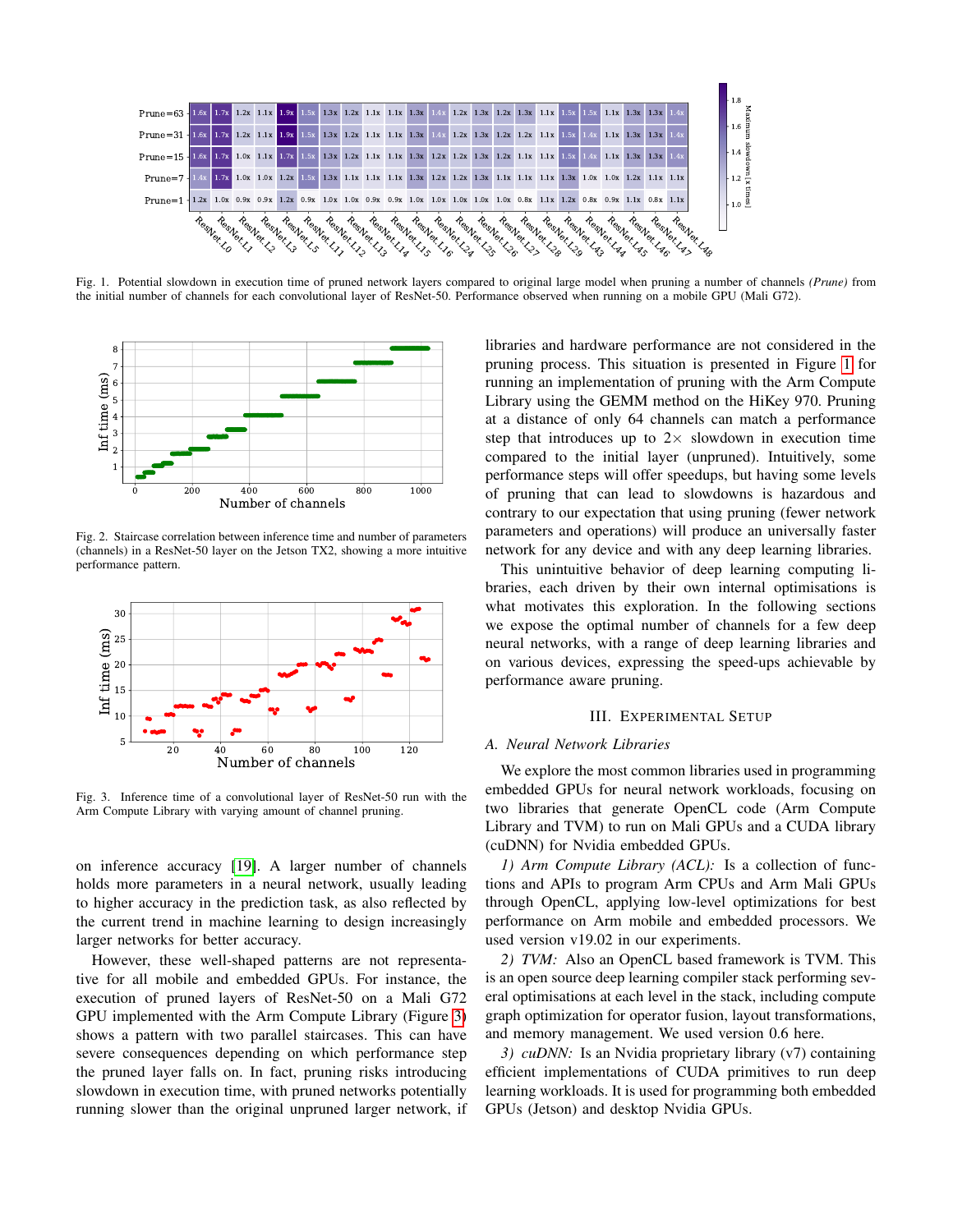## *B. Models*

To generalize the observation of pruning patterns we select three popular deep neural networks prevalent in computer vision for image classification:

- ResNet-50 [\[20\]](#page-10-10) has 50 layers and consists of residual blocks. There are 23 convolutional layers with filters of size  $3 \times 3$  and  $1 \times 1$  (referred to as ResNet.Li, where  $i$  is the layer index), and interleaved with other layers, such as batch normalization. Although they are indexed, we do not profile their performance here due to their cost being insignificant. Convolutional layers have a number of filters between 64 and 2048 [\[20\]](#page-10-10).
- VGG-16 [\[21\]](#page-10-11), is a feed-forward network with 13 convolutional layers and 3 fully connected layers. Each convolution uses  $3 \times 3$  size filters. The convolutional layers are indexed similarly to ResNet, with 0, 2, 5, 7, 10, 12, 17, 19, 24 unique shapes (where the convolutional layer shape is repeated in the network, it is considered only once). These convolutional layer have the following number of filters: 64, 64, 128, 128, 256, 256, 512, 512, and 512 respectively.
- AlexNet [\[1\]](#page-9-0) is the earliest CNN to win the ImageNet competition by a huge margin over the previous top machine learning solution. Compared to more recent CNNs this has only 5 convolutional layers, indexed 0, 3, 6, 8, 10 interleaved by Pooling and Dropout layers. The unpruned convolutional layers have the following number of filters: 64, 192, 384, 256, and 256 respectively.

#### *C. Profilers*

*1) OpenCL:* We developed a custom library to intercept each OpenCL call in order to observe the time when OpenCL kernels start their execution on the GPU and when this finishes, for a precise assessment of their runtime. We can also inspect the name of each kernel and memory footprint to ensure we measure the correct kernel.

*2) CUDA:* We measure the time between CUDA events to determine the execution time for each cuDNN task. These times were compared and matching those reported by the official Nvidia *nvprof* profiler.

# *D. Devices*

We experiment on four different devices: two with Mali GPUs (HiKey 970 with the Mali G72 architecture, and Odroid XU4 with the Mali T628 architecture) programmed with OpenCL through the ACL; and two with the Nvidia Jetson embedded GPU (TX2 and Nano), all with default OS. The median time of 10 runs is reported for each configuration.

# IV. EXPERIMENTS

<span id="page-3-0"></span>This section presents the profiled performance of pruned CNN layers on embedded GPUs, and an in-depth analysis of the ACL through a GPU simulator to explain the observed behavior. We first profile these layers with cuDNN on the Jetson platforms, followed by ACL with both Direct Convolution and GEMM method on devices and in the GPU simulator, and finally using TVM optimized code on Mali GPUs.



<span id="page-3-1"></span>Fig. 4. Staircase (execution pattern) observed for channel pruning layer 16 of ResNet-50 implemented with CuDNN on *Jetson TX2*.



<span id="page-3-2"></span>Fig. 5. Staircase (execution pattern) observed for channel pruning layer 14 of ResNet-50 implemented with CuDNN on *Jetson TX2*.

## *A. Convolutional Layer Pruning Staircase*

We explore the runtime performance of channel pruning for all convolutional layers of three popular CNNs (ResNet-50, VGG-16 and AlexNet) by gradually reducing the number of channels of each layer, one at a time, and observing the performance of the new layer on devices. We present the performance of each deep learning library separately.

*1) CuDNN on Mobile GPUs:* We profile gradual channel pruning for each layer of ResNet-50. Figure [4](#page-3-1) presents the pattern in pruning layer 16 of ResNet-50, showing a flat performance (same inference time) for all the channels above 97, with a drop in inference time for a layer of 96 channels (and fewer), with a speedup of  $1.3 \times$ . Another such drop in inference time is for a layer with 64 channels and below. This layer has four optimal execution points, to the right of each stair (most number of channels for an inference time), which should be considered when pruning to offer the best trade-off between accuracy and inference time.

A similar behavior is observed for channel pruning on layer 14, also from ResNet-50, this time with more stairs due to the larger number of channels this layer starts with, but also with a different drop in inference time between these steps (Figure [5\)](#page-3-2). This uneven gap in inference time between stairs should also be considered when assessing the optimal level of channel pruning.

Figure [7](#page-4-0) shows the staircase pattern of channel pruning on the Jetson Nano, also implemented with the CuDNN library. The same pattern exists on this device as observed in Figure [5](#page-3-2) for the Jetson TX2, due to similar GPU architectures, making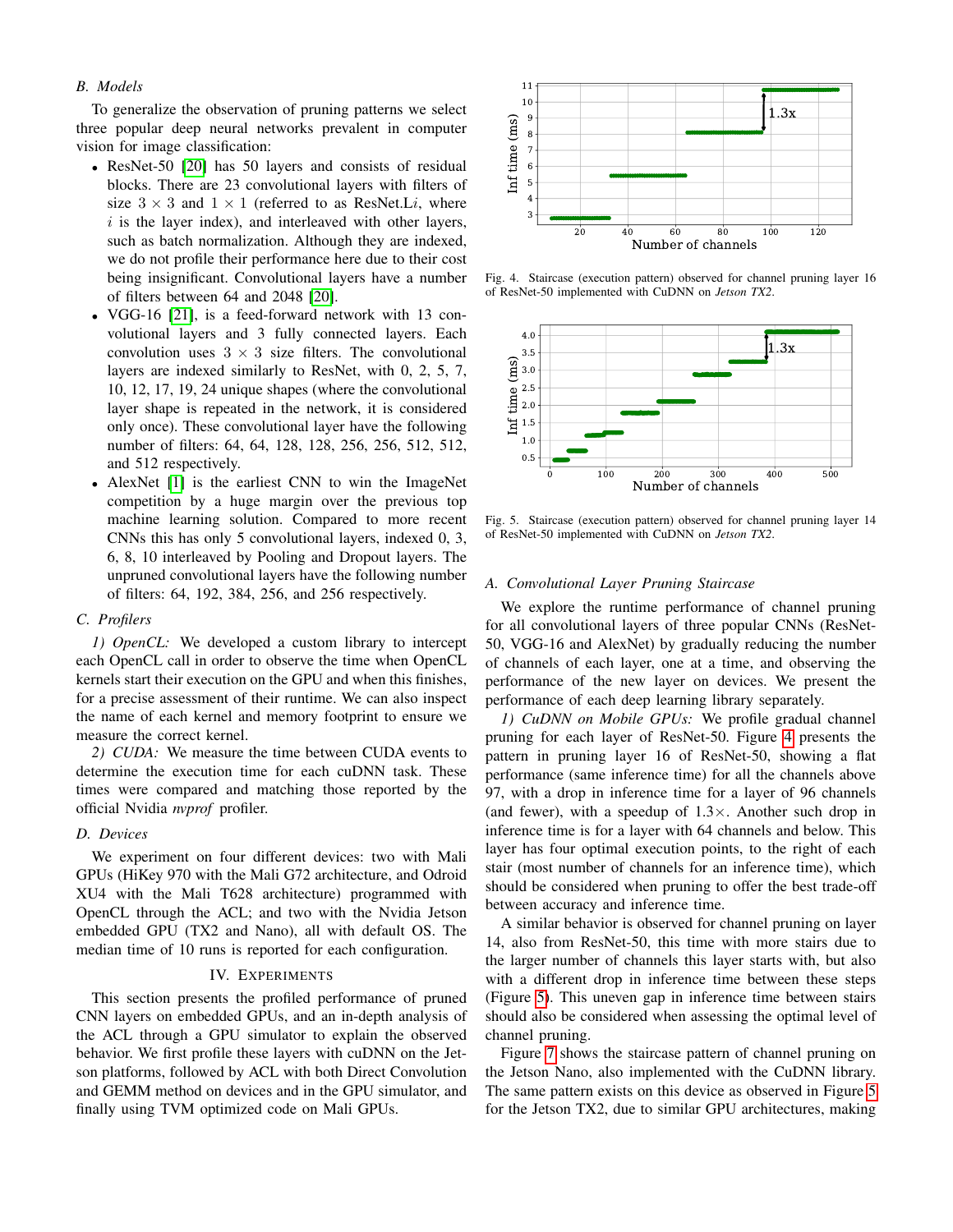

<span id="page-4-1"></span>Fig. 6. Speedups observed when pruning at different distances within each layer of ResNet-50 using the CuDNN implementation running on Jetson TX2.



<span id="page-4-0"></span>Fig. 7. Execution pattern observed for channel pruning layer 14 of ResNet-50 implemented with CuDNN on *Jetson Nano*.

performance modeling between the two easier. Other patterns are similar across all layers of ResNet as well as for VGG and AlexNet.

Different speedups can be achieved by different levels of pruning on each layer of a neural network, as presented in Figure [6](#page-4-1) for ResNet-50. This shows that some layers start experiencing speedups at a distance of 64 pruned channels and further, while for other it takes more pruning (due to layer input size and filter shape playing a role), and that speedups and gaps between stairs being uneven across layers. At a distance of 128 pruned channels, the maximum speedup for layer 16 is  $3.3 \times$ . A similar performance can be observed for the other two networks VGG-16 (Figure [8\)](#page-4-2) and AlexNet (Figure [9\)](#page-4-3).

*2) Arm Compute Library using the Direct Convolution:* In many cases where memory is tightly limited, Direct Convolution is the only option to implement a convolutional layer, due to GEMM expanding the matrix of input patches, which requires almost one order of magnitude more memory for a  $3\times3$  filter, as in the ResNet-50 and in other networks. Here we empirically explore the heuristics adopted in the ACL for these optimizations.

Figure [12](#page-5-0) shows that these heuristics lead to three execution levels alternating for different channel sizes of ResNet-50 layer 15. Having a linear pattern was expected, since each channel incrementally adds extra work in the deep nested loop of



<span id="page-4-2"></span>Fig. 8. Speedups observed when pruning at different distances within each layer of VGG-16 using the CuDNN implementation.



<span id="page-4-3"></span>Fig. 9. Speedups observed when pruning at different distances within each layer of AlexNet using the CuDNN implementation.

Direct convolution, however the three execution levels with up to  $1.9\times$  performance difference is unintuitive, and we explore this further in this section with the GPU simulator.

Pruning by just one channel for most of ResNet-50 layers shows a sub-unit speedup (or in actual terms a slowdown) as presented in Figure [10,](#page-5-1) going as low as  $0.2 \times$  speedup or 80% drop in performance, which is substantial. This indicates to us that optimization heuristics in the ACL are tuned for the standard shape of most popular neural networks, with even a small drop in the number of channels per layer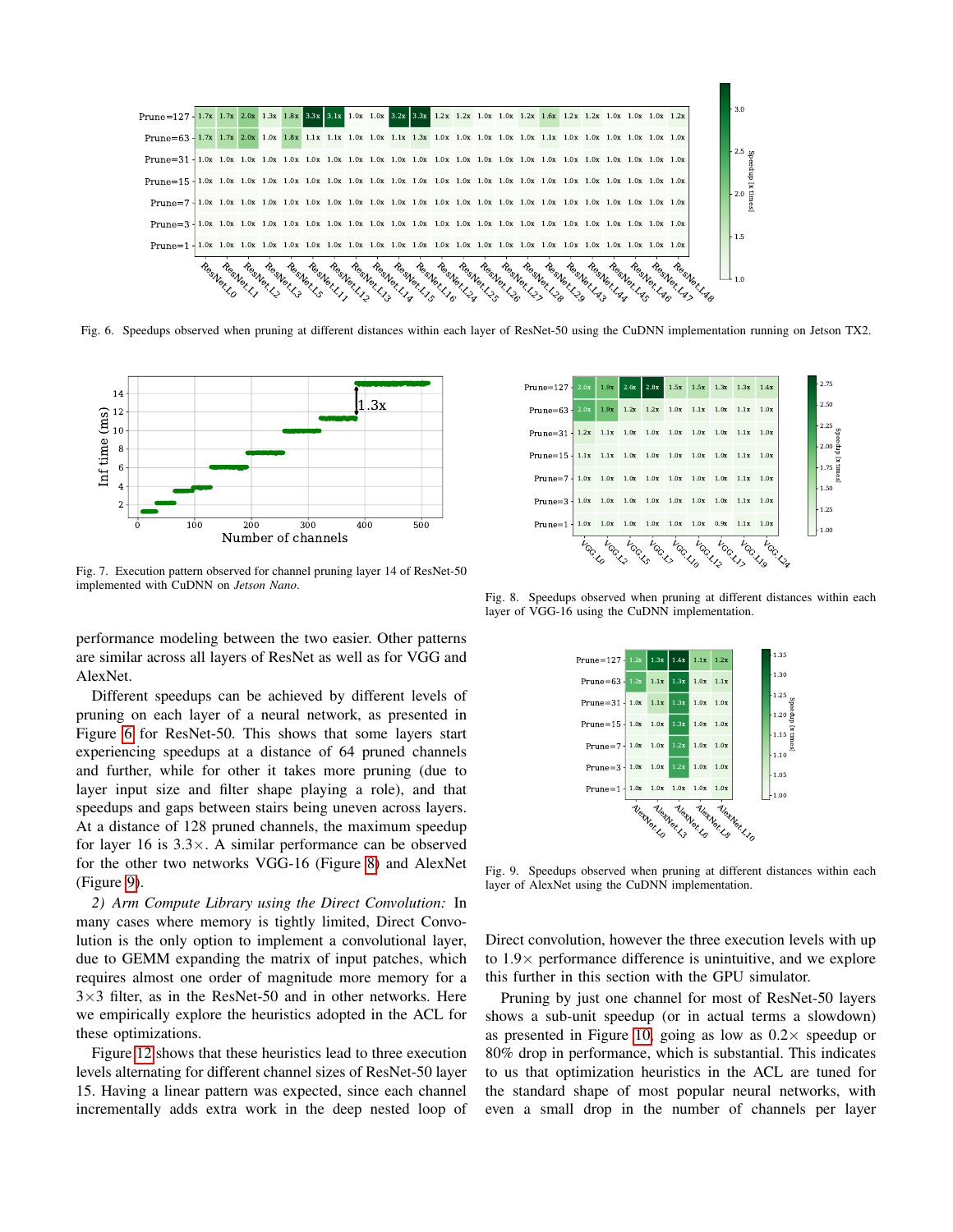

<span id="page-5-1"></span>Fig. 10. Speedups observed when pruning at different distances within each layer of ResNet-50 using the Arm Compute Library Direct convolution implementation running on HiKey 970.



<span id="page-5-2"></span>Fig. 11. Speedups observed when pruning at different distances within each layer of VGG-16 using the Arm Compute Library Direct convolution implementation.



<span id="page-5-0"></span>Fig. 12. Execution pattern observed for channel pruning of ResNet-50 layer 14 implemented with Arm Compute Library Direct Convolution on HiKey 970 Mali GPU.

leading to bad decisions from the built-in optimizer. A similar situation is observed for VGG-16 evaluated under the same conditions with the Direct Convolution of ACL (Figure [11\)](#page-5-2). Similar patterns were observed when running both on the HiKey 970 and on the Odroid XU4. Considering that Direct Convolution is generally slower than all the other methods, it is understandable that not much development effort has been invested in optimizing this, although for many small devices with limited memory space this may be the only method that can actually execute at all.

*3) Arm Compute Library using the GEMM method:* A more popular and faster approach for performing the convolutional workload is through GEMM which is also available in ACL. We run the pruned layers with a GEMM implementation, observing some unintuitive patterns.

Figure [14](#page-6-0) presents the execution time pattern for layer 16 of ResNet-50. Although we see similiar steps to those in the cuDNN implementation (which uses an optimised GEMM variant), this implementation of ACL presents two parallel staircases. Also observed from this is that each level is in groups of 4 which matches the size of vectorization, with channels 93 to 96 executing in 14 ms, while near channel sizes 92 and 97 jumping to 23 ms. Another observation is that between 76 and 78 channels (with only just 2 channels difference) inference time is improved from 20.12 ms to 10.996 ms, a  $1.83 \times$  speedup between the two sizes.

An even wider gap in inference time between close number of channels is observed for layer 45, with 2036 channels inference is performed in 19.69 ms, while for 2024 channels this is performed in 7.67 ms, with a speedup of  $2.57\times$ , as presented in Figure [15.](#page-6-1)

Similarly to previous implementations, GEMM achieves a speedup of  $5\times$  for some layers of ResNet-50 for different levels of pruning (Figure [13\)](#page-6-2). Relevant to observe here is that there is no slowdown in the vicinity of the initial number of channels as observed for the Direct convolution, showing that heuristics for this optimization are uniformly modeled for different sizes. This is also observed for the other two networks VGG-16 (Figure [16\)](#page-6-3) and AlexNet (Figure [17\)](#page-6-4).

*4) TVM OpenCL Code Generator:* An atypical behavior pattern is observed with code generated by the TVM library. This shows a hybrid behavior between the Direct Convolution implementation of ACL and the GEMM implementation of ACL. Figure [20](#page-8-2) presents the execution time of pruned layer 14 from ResNet-50. While most channel counts are optimised with the GEMM implementation, there is a significant number of optimization calls instructed to use direct convolution which we know is generally slower, independent of the underlying hardware specifications. These occasional bad decisions are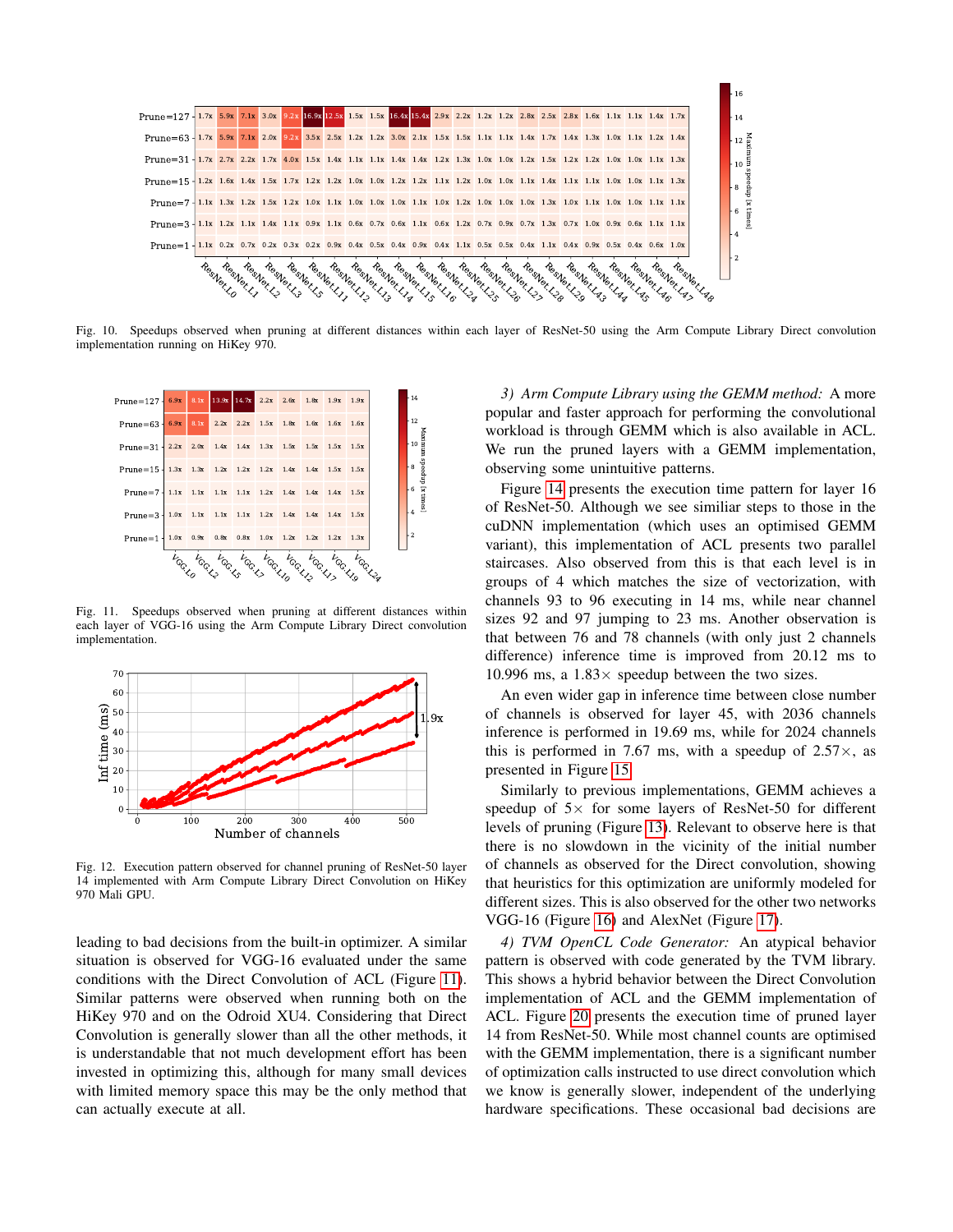

<span id="page-6-2"></span>Fig. 13. Speedups observed when pruning at different distances within each layer of ResNet-50 using the Arm Compute Library GEMM implementation running on HiKey 970.



<span id="page-6-0"></span>Fig. 14. Execution pattern observed for channel pruning of ResNet-50 layer 16 implemented with Arm Compute Library GEMM on HiKey 970 Mali GPU.



<span id="page-6-1"></span>Fig. 15. Large gap in inference time between small variations in the number of channels using the GEMM implementation with Arm Compute Library on layer 45 of ResNet-50.

also observed on the other Mali platforms (Odroid XU4), leading to dramatic drops in performance, up to  $13\times$  as observed from Figure [19](#page-8-3) for some layers. This may also be due to the version of the library, with dynamic developments happening in this space.

# *B. Channel Pruning Observed Through GPU Simulation*

Through the use of higher level libraries, like the ACL, we lose observability that we would normally have when working directly with OpenCL. To understand all the calls and kernel management performed by the Arm Compute Library



<span id="page-6-3"></span>Fig. 16. Speedups observed when pruning at different distances within each layer of VGG-16 using the Arm Compute Library GEMM implementation.



<span id="page-6-4"></span>Fig. 17. Speedups observed when pruning at different distances within each layer of AlexNet using the Arm Compute Library GEMM implementation.

for different sizes of a convolutional layer, as well as lowerlevel details about the execution in hardware, we executed the workloads in a Full-System Mali GPU simulator [\[22\]](#page-10-12).

As observed in previous experiments, there are unexplained performance differences when we vary the number of channels. In this section, we present our analysis of simulation results for GEMM and Direct Convolution implementations using the Mali GPU Simulator, and relate these directly to runtimes on the Hikey-970.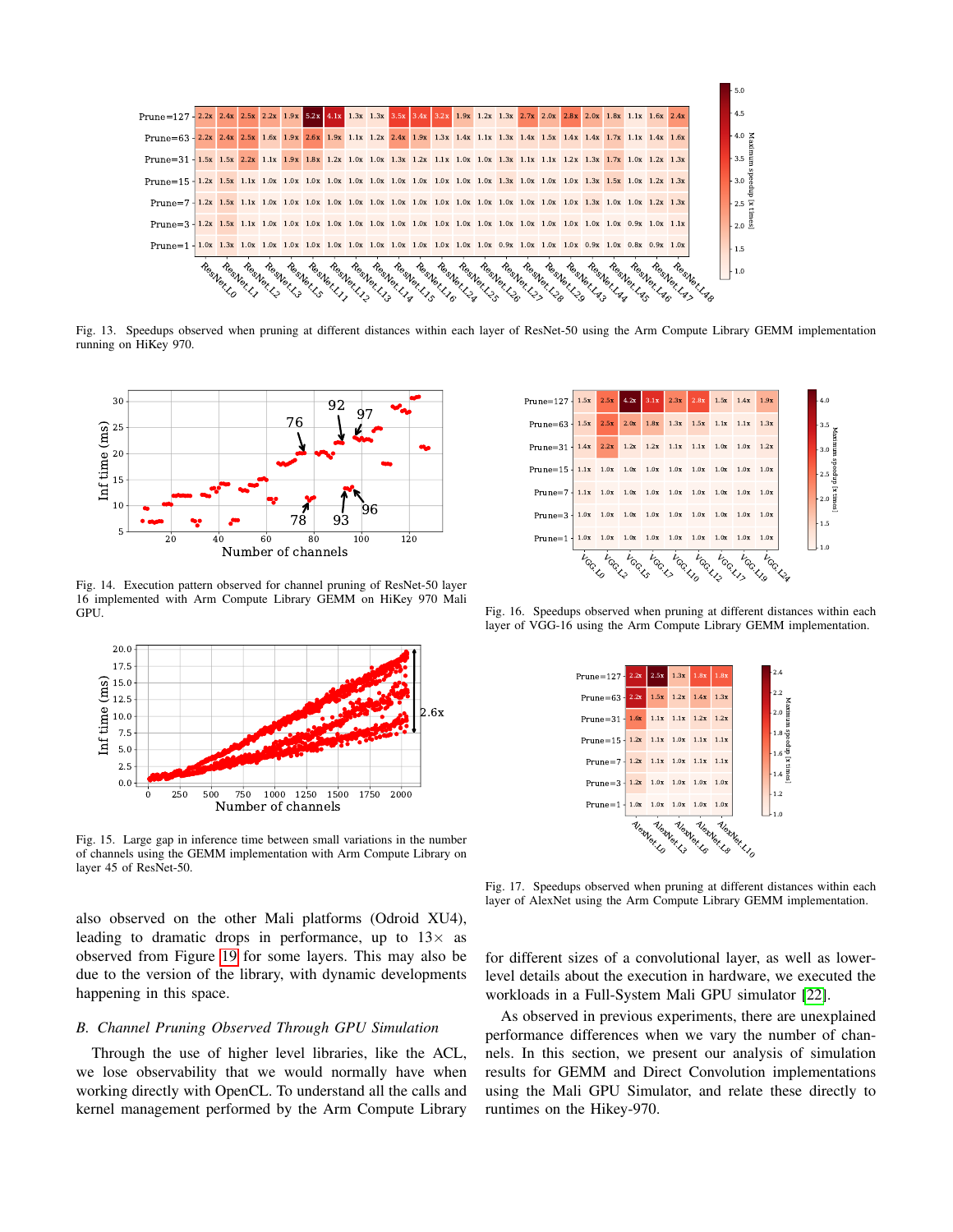<span id="page-7-1"></span>TABLE I ARM COMPUTE LIBRARY EXECUTION FOR LAYER 16 OF RESNET-50 WITH 92 OUTPUT CHANNELS.

| <b>Kernel Name</b> | No Arithm. Instr. | No Mem. Instr. |
|--------------------|-------------------|----------------|
| $im2col3x3$ nhwc   | 1,365,198         | 212.152        |
| reshape_to_columns | 44,183,104        | 3,615,808      |
| gemm mm            | 706,713,280       | 36,267,840     |
| gemm mm            | 106,006,992       | 5.440.176      |

<span id="page-7-2"></span>TABLE II ARM COMPUTE LIBRARY EXECUTION FOR LAYER 16 OF RESNET-50 WITH 93 OUTPUT CHANNELS.

| <b>Kernel Name</b> | No Arithm. Instr. | No Mem. Instr. |  |
|--------------------|-------------------|----------------|--|
| $im2col3x3$ nhwc   | 1.379.034         | 214.458        |  |
| reshape_to_columns | 44.183.104        | 3.615.808      |  |
| gemm mm            | 848,055,936       | 43.521.408     |  |

*1) Simulating the GEMM Method:* The GEMM method is performed with the 32-bit Arm Compute Library Bifrost implementation. In hardware (Figure [15\)](#page-6-1), we observe that inference time dramatically drops when using 93 channels vs. 92 channels, and back up between layer configurations with 96 and with 97 channels. Using our OpenCL profiling tool, we can see that all dispatched kernels are the same between the two versions. Upon further inspection with our GPU simulator we can see that when using 93 channels, the number of jobs dispatched to the GPU is the same as the number of OpenCL calls made (OpenCL calls were observed with a profiling tool). However, when using 92 channels, additional jobs are dispatched to the GPU, meaning that the OpenCL runtime makes the decision to split the work. In Figure [18](#page-7-0) we show the differences in number of jobs executed, as well as additional system-level results. Additional job creation and dispatch requires further communication between the CPU and GPU, and adds to the initialization cost on the GPU. This overhead often outweighs the benefits of dispatching workloads to accelerators. The difference in executed instructions is shown in Tables [I](#page-7-1) and [II](#page-7-2) for 92 and 93 channels and similarly for configurations with 96 and 97 channels in Tables [III](#page-7-3) and [IV.](#page-7-4) While the im2col and reshape\_to\_columns kernels remain relatively steady while we vary the number of channels, the number of instructions in the gemm\_mm kernel increases by 4.35%. The bulk of the computation for the gemm mm kernel however, is done in the first kernel, while the second kernel is responsible for only 13% of the computation, showing the scope for improvement.

*2) Simulating the Direct Convolution Method:* In the direct convolution implementation, we no longer see differences in the number of jobs dispatched, however we still see differences in performance. OpenCL work group size selection is critical to performance, as it heavily impacts scheduling and caching on the GPU. [\[23\]](#page-10-13) shows that auto-tuning the OpenCL work group size provides mean speedup of 3.79x over the baseline configuration. In our experiments, the selection of the work group size for the dispatched OpenCL programs is left to

<span id="page-7-3"></span>TABLE III ARM COMPUTE LIBRARY EXECUTION FOR LAYER 16 OF RESNET-50 WITH 96 OUTPUT CHANNELS.

| <b>Kernel Name</b> | No Arithm. Instr. | No Mem. Instr. |
|--------------------|-------------------|----------------|
| $im2col3x3$ nhwc   | 1.420.542         | 221,376        |
| reshape_to_columns | 44.183.104        | 3.615.808      |
| gemm mm            | 848,055,936       | 43.521.408     |

<span id="page-7-4"></span>TABLE IV ARM COMPUTE LIBRARY EXECUTION FOR LAYER 16 OF RESNET-50 WITH 97 OUTPUT CHANNELS.

| <b>Kernel Name</b> | No Arithm. Instr. | No Mem. Instr. |
|--------------------|-------------------|----------------|
| $im2col3x3$ nhwc   | 1.434.378         | 223,682        |
| reshape_to_columns | 44,183,104        | 3,615,808      |
| gemm mm            | 848,055,936       | 43,521,408     |
| gemm_mm            | 35, 335, 664      | 1,813,392      |

<span id="page-7-5"></span>TABLE V ARM COMPUTE LIBRARY DIRECT CONVOLUTION WORK GROUP SIZES IDENTIFIED USING GPU SIMULATOR VS. RUNTIME MEASURED ON HIKEY-970.

| Number of X Y Z |  | <b>Relative Executed</b> | Time     |
|-----------------|--|--------------------------|----------|
| <b>Channels</b> |  | <b>GPU</b> Instructions  |          |
| 90              |  | 1 <sub>0</sub>           | 167.8716 |
| 91              |  | 1 011                    | 198,0468 |
| 92              |  | 1.023                    | 168.8311 |
| 93              |  | 1 034                    | 202.7299 |

the Arm Compute Library, and is completely invisible to the user. Examining channels 90-93, we see a wide range of reported runtimes, despite the fact that the number of executed instructions only increases by approximately one percent with each added channel. However, we observe very different work-splitting paradigms between successive layer sizes. As shown in Table [V,](#page-7-5) the slower instances (91,93), use work group dimensions 1x1x8, while 90 and 92 channels use 2x1x8 and 4x1x1 respectively. Auto-tuning of the workloads and examining the effects of scheduling and caching have been left for future work.



<span id="page-7-0"></span>Fig. 18. Relative System-Level Results for the GEMM implementation using 96 and 97 channels compared to runtimes on Hikey-970 board.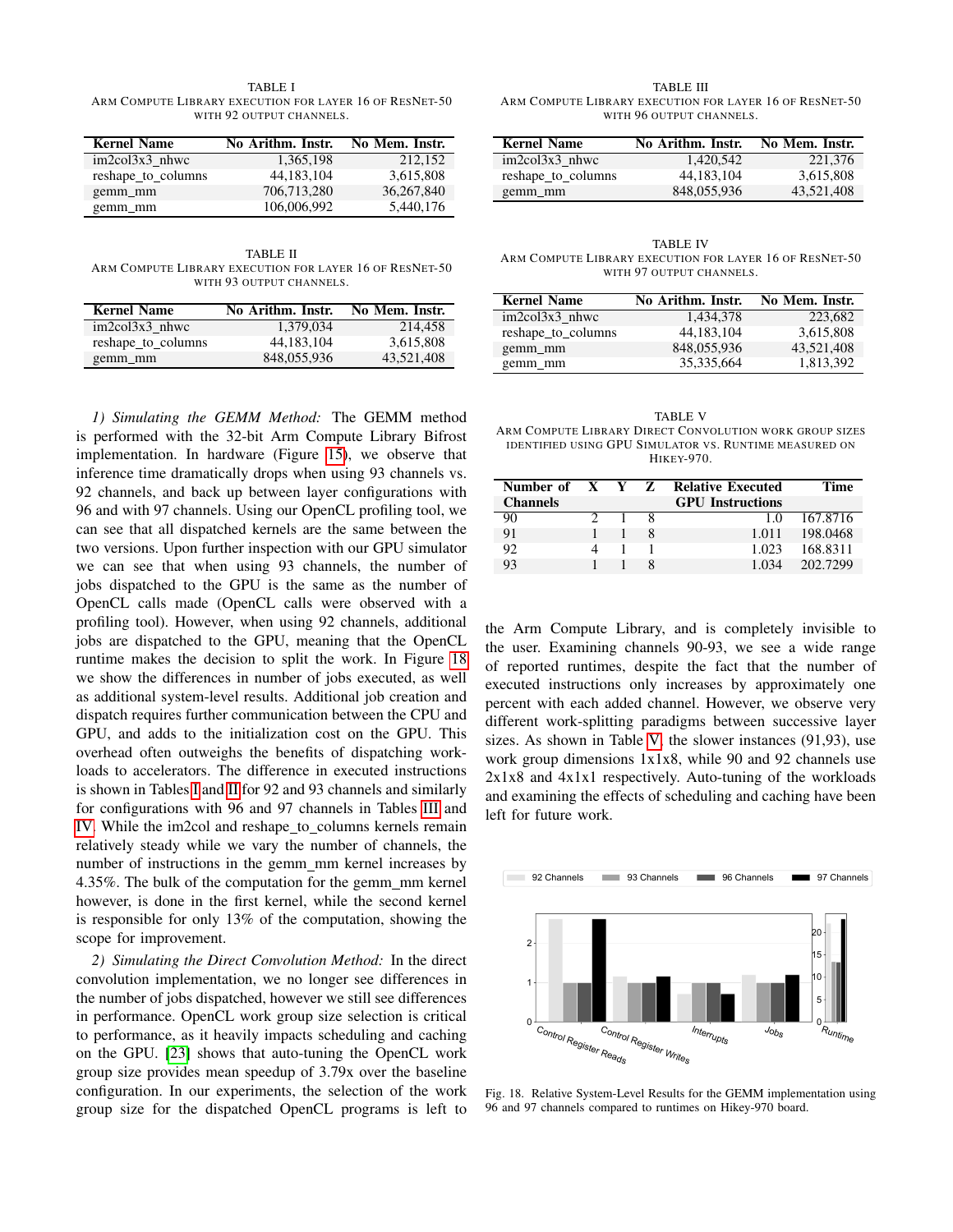

<span id="page-8-3"></span>Fig. 19. Speedups observed when pruning at different distances within each layer of ResNet-50 using a TVM library implementation on HiKey 970.



<span id="page-8-2"></span>Fig. 20. Layer 14 of ResNet-50 implemented with TVM OpenCL. Many sizes are untuned out of the box, showing a large variation due to uninstructed heuristics on HiKey 970.

#### V. DISCUSSION

<span id="page-8-0"></span>Our exploration highlights some important limitations in deep learning libraries, showing that pre-designed heuristics fail for some arbitrary sizes of neural networks. As seen, pruning a number of channels can introduce slowdown rather than speedup, thus hurting performance, so these levels of pruning should be avoided. However, as expected, other pruning levels will run faster than the initial network configuration, where the library produces efficient GPU kernels. These optimal configurations can be found by profiling the kernel execution. These observations are relevant for pruning to the right number of channels and avoiding those levels that instruct optimizations which hurt performance. Instead by profiling, we can reduce the search space to the ones with superior speedup to test for accuracy in the network size-inference accuracy tradeoff. Runtime optimal neural networks can be generated by coupling profiled performance on device with convolutional inference accuracy of pruned layers to instruct the best pruning level. We have initiated work in this direction showing that both execution time and inference accuracy can be considered simultaneously for efficient network compression to a target device [\[19\]](#page-10-9), although other research directions in library optimization and hardware design can also be considered.

From this exploration we find that no optimal library exists to outperform across all neural network layers. Neither

Arm Compute Library, nor TVM dominates even with their auto-tuning enabled. Future solutions integrating optimizations from across different deep learning libraries could adapt their computation based on network and layer configuration to improve execution wit hardware aware performance.

## VI. RELATED WORK

<span id="page-8-1"></span>Embedded GPUs are increasingly being considered for routine processing tasks. VComputeBench [\[24\]](#page-10-14) is proposed as a set of benchmarks to help developers understand the differences in performance and portability of Vulkan, a new programming model for cross-platform GPGPU computing notably on mobile and embedded GPUs. The main conclusions are that performance improvements imply a high programming effort and performance portability for mobile GPU architectures is not guaranteed. Lee et al. [\[25\]](#page-10-15) propose an agingaware workload management technique for embedded GPUs in the presence of process variation. The simulation results show that the proposed technique improves the GPU aging over 95 percent of cases whereas the state-of-the-art compilerbased technique improves the GPU aging in 72.25 percent of cases. In [\[26\]](#page-10-16) the authors analyze the interference in concurrent GPU computations for several image processing on NVIDIA Jetson TK1 and TX1 boards. The results suggest that allowing multiple kernels to be co-scheduled may have a positive impact on real-time schedulability. It would be good to observe the results on newer NVIDIA Jetson models like Tx2 and Xavier. Dev et al. [\[27\]](#page-10-17) analyze CPU-GPU processors and characterize OpenCL workloads during run-time with the target of mapping them to the appropriate device under time-varying physical (i.e., chip power limit) and CPU load conditions. The proposed scheduler provides average improvements of 31% and 4% in runtime and energy, respectively with respect to the stateof-the-art. However, the number of benchmarks analyzed in this work is very limited. In [\[28\]](#page-10-18) ButterFly is proposed as a novel system to collaboratively utilize mobile GPUs in order to process high-quality rendering details for onthe-go mobile users. Butterfly outperforms the performance of previous state-of-the-art systems and achieves more than 28.3% power saving. The scalability of the proposed system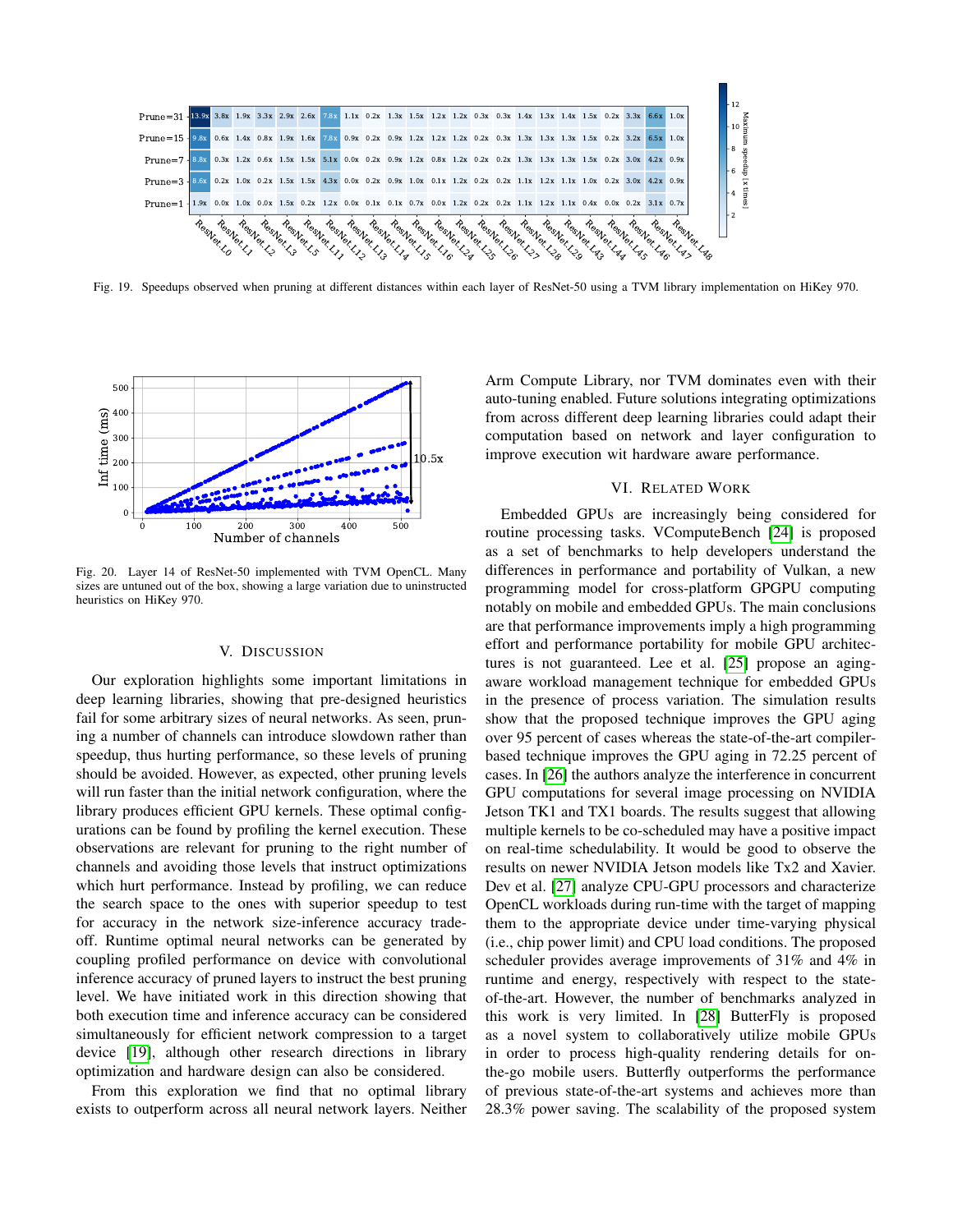is not completely clear, as only up to 3 collaborative workers are considered. In [\[29\]](#page-10-19) the authors outline two methods for fast convolution on embedded GPUs, an iterative vectorized approach and a Morton GEMM based approach, providing 3x faster inference times than some current state-of-the-art systems. However, newer libraries like the Arm Compute Library are not considered in the study.

In [\[30\]](#page-10-20), the authors profile and analyze the training process of five popular DNNs (GoogLeNet, AlexNet, Inception-v3, ResNet and LeNet) using 1, 2, 4 and 8 Volta-based GPUs. However, there is no discussion in the text about potential scalability effects beyond 8 GPUs. An extensive performance analysis and profiling of DNN training is performed in [\[31\]](#page-10-21), where eight state-of-the-art DNN models are implemented on three major deep learning frameworks (TensorFlow, MXNet, and CNTK). The objective is to evaluate the efficiency of training for different hardware configurations (single-/multi-GPU and multi-machine). The scalability study of this work in terms of GPUs/machines is very limited (up to 4 GPUs/machines). The DeftNN [\[32\]](#page-10-22) execution framework was used to profile 6 state-of-the-art DNNs running on an Nvidia Titan X (Pascal) GPU in order to automatically and transparently improve their execution performance. It would also be good to observe how the proposed technique translates to embedded GPUs for the for inference procedure. Lew et al. [\[33\]](#page-10-23) modify GPGPU-Sim in order to study ML workloads and analyze their behavior (e.g. run applications that use cuDNN and PyTorch). The simulator provides detailed information about memory usage, power efficiency, etc. thus identifying opportunities for architectural optimization. The weak point of this work is that the number of workloads analyzed is very limited, which makes it difficult to extrapolate the conclusions. In [\[34\]](#page-10-24) the authors characterize the performance of DNN training for AlexNet and ResNet-50 for a wide-range of CPU and GPU architectures including the Intel Xeon Phi (Knights Landing) processors and NVIDIA Pascal GPUs. Given the range of platforms analyzed (CPUs and GPUs), it would be good to complement the study analyzing some more networks (currently only 2).

NUMA-Caffe [\[35\]](#page-10-25) is proposed as a novel NUMA-aware framework for training CNNs on modern CPU-based multiand many-core-based architectures. The authors apply systemlevel profiling tools to quantify the bottlenecking effects so as to explore the potential root cause of Caffe's scalability issue on multi-core systems. It would be interesting to observe how these scalability issues translate to other widely adopted frameworks like TensorFlow or Pytorch. In [\[36\]](#page-10-26) the authors propose Scalpel to customize DNN pruning to the underlying hardware by matching the pruned network structure to the data-parallel hardware organization. Callgrind is used for profiling and determining the parallelism level of the target hardware platform. A weak point of this work is that most of the analysis provided is about small network models and datasets.

# VII. CONCLUSIONS

<span id="page-9-8"></span>Mobile and embedded GPUs are increasingly being used for running neural network workloads, through popular higher level libraries. However, these libraries exhibit behaviors that are not well understood, springing from their built-in heuristics for workload optimization. We show that channel pruning (a popular neural network compression technique to make models available on small devices) can lead to major slowdowns, up to  $2\times$ , when performed without considering the library and device performance. We expose the behavior of three popular deep learning libraries for embedded GPUs, Arm Compute Library, CuDNN and TVM, showing that a supervised selection of the number of channels (filters) can lead to speedups of  $3\times$  using CuDNN, and more than  $10\times$  using Arm Compute Library and TVM. We believe these observations offer a direction for library developers to optimize the performance of their libraries for any shape of convolutional layers and for machine learning specialists to design neural networks that exploit the sweet-spots of library-hardware performance.

#### ACKNOWLEDGMENT

This project has received funding from the European Unions Horizon 2020 research and innovation programme under grant agreement No. 732204 (Bonseyes). This work is supported by the Swiss State Secretariat for Education, Research and Innovation (SERI) under contract number 16.0159. The opinions expressed and arguments employed herein do not necessarily reflect the official views of these funding bodies.

#### **REFERENCES**

- <span id="page-9-0"></span>[1] Sergey Ioffe and Christian Szegedy. Imagenet classification with deep convolutional neural networks. In *International Conference on Machine Learning*, pages 448–456, 2015.
- [2] Kaiming He, Xiangyu Zhang, Shaoqing Ren, and Jian Sun. Deep residual learning for image recognition. In *The IEEE Conference on Computer Vision and Pattern Recognition (CVPR)*, June 2016.
- <span id="page-9-1"></span>[3] G. Huang, Z. Liu, L. v. d. Maaten, and K. Q. Weinberger. Densely connected convolutional networks. In *2017 IEEE Conference on Computer Vision and Pattern Recognition (CVPR)*, pages 2261–2269, July 2017.
- <span id="page-9-2"></span>[4] J. Long, E. Shelhamer, and T. Darrell. Fully convolutional networks for semantic segmentation. In *2015 IEEE Conference on Computer Vision and Pattern Recognition (CVPR)*, pages 3431–3440, June 2015.
- <span id="page-9-3"></span>[5] Olaf Ronneberger, Philipp Fischer, and Thomas Brox. U-net: Convolutional networks for biomedical image segmentation. In Nassir Navab, Joachim Hornegger, William M. Wells, and Alejandro F. Frangi, editors, *Medical Image Computing and Computer-Assisted Intervention – MICCAI 2015*, pages 234–241, Cham, 2015. Springer International Publishing.
- <span id="page-9-4"></span>[6] S. Ren, K. He, R. Girshick, and J. Sun. Faster r-cnn: Towards real-time object detection with region proposal networks. *IEEE Transactions on Pattern Analysis and Machine Intelligence*, 39(6):1137–1149, June 2017.
- <span id="page-9-5"></span>[7] Joseph Redmon, Santosh Divvala, Ross Girshick, and Ali Farhadi. Deep residual learning for image recognition. In *The IEEE Conference on Computer Vision and Pattern Recognition (CVPR)*, 2016.
- <span id="page-9-6"></span>[8] L. A. Gatys, A. S. Ecker, and M. Bethge. Image style transfer using convolutional neural networks. In *2016 IEEE Conference on Computer Vision and Pattern Recognition (CVPR)*, pages 2414–2423, June 2016.
- <span id="page-9-7"></span>[9] Ying Zhang, Mohammad Pezeshki, Philemon Brakel, Saizheng Zhang, César Laurent, Yoshua Bengio, and Aaron C. Courville. Towards endto-end speech recognition with deep convolutional neural networks. In *INTERSPEECH*, 2016.